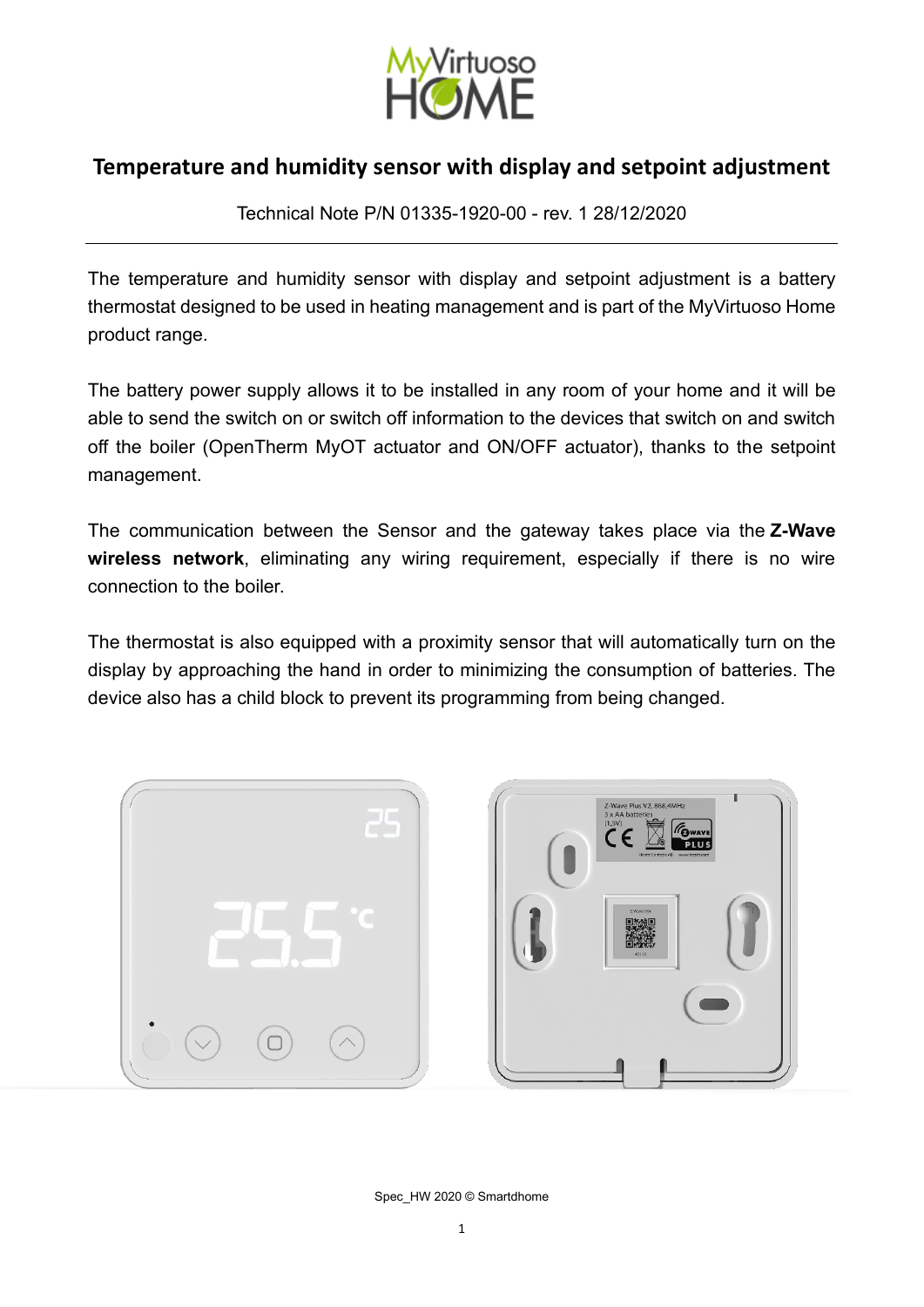

Technical Note P/N 01335-1920-00 - rev. 1 28/12/2020

#### **Features**

Protocol: Z-Wave. Power supply: 3 AA batteries. Temperature detection: 0-60 ° C Humidity detection: 0-85% Hysteresis: 0.3-3.0 ° C. Wireless range: about 30m. Protection: IP21. Dimensions: 85 x 85 x 25 mm. Fixing: with dowels, double-sided adhesive or on standard 502 wall box. Wireless certification: Z-Wave Plus. Certificazioni: RED 2014/53/EU, ETSI EN 301 489-1 V2.2.3 (2019-11), ETSI EN 301 489-3 V2.1.1 (2019-03), ETSI EN 300 220-1 V3.1.1 (2017-02), ETSI EN 300 220-2 V3.2.1 (2018- 06), EN 62479:2010, EN 62368-1:2014+A11:2017, RoHS 2011/65/EU.

#### **Accessorises**

01335-4002-00 - Power supply for mains connection of devices powered by 3 AA batteries.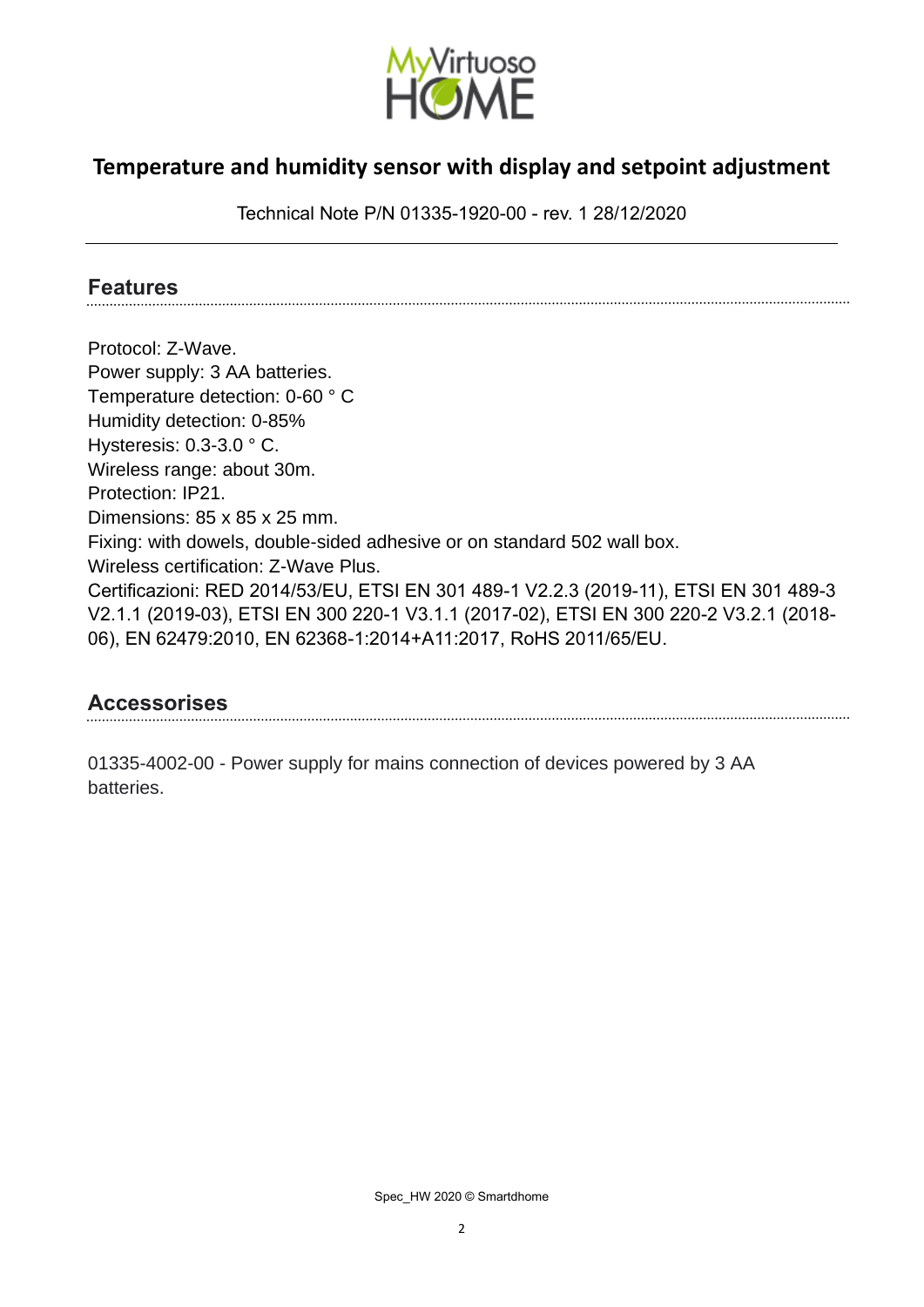

Technical Note P/N 01335-1920-00 - rev. 1 28/12/2020



Method of fixing

Spec\_HW 2020 © Smartdhome